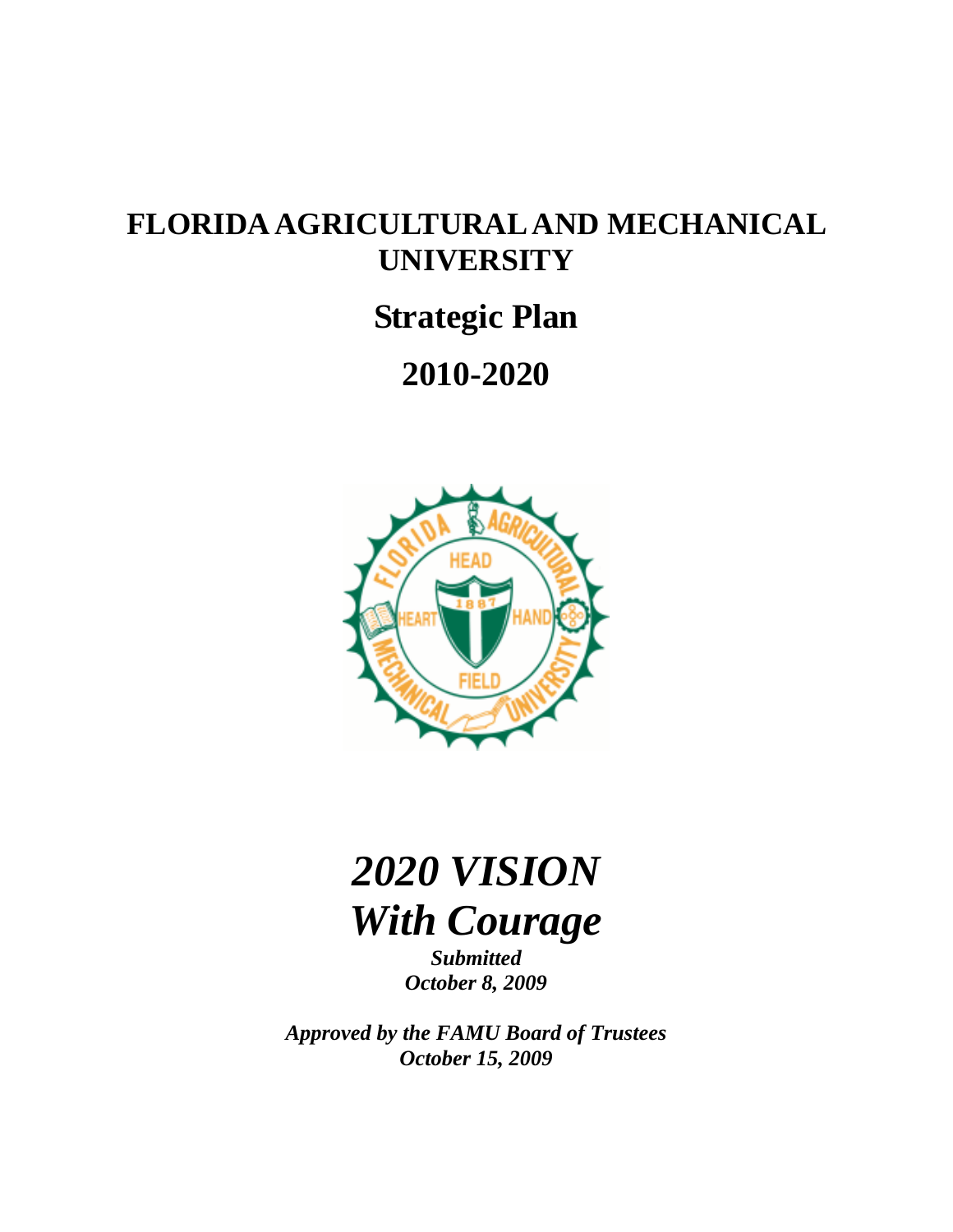## **FLORIDA AGRICULTURAL AND MECHANICAL UNIVERSITY Strategic Plan 2010-2020**

## *2020 VISION With Courage*

### **FAMU 2020**

*The members of the FAMU Board of Trustees and members of the Strategic Planning Committee engaged in visioning exercises to identify the University of the future known as "FAMU 2020." These exercises ensure that the strategic initiatives in this plan will lead to the University becoming "internationally recognized as a premiere land grant and research institution committed to exemplary teaching, research, and service" as expressed in the vision statement. The goal of these exercises was to ensure that the plan is actualized, and that the University continuously accounts for the rapidly changing dynamics of the global economy, with 2050 in its sights.* 

#### **STUDENT PROFILE 2020**

- Students are the "best and the brightest"
- Students are diverse in terms of their demographic profiles, attitudes, learning styles, and interpersonal communication styles
- Students are technologically savvy, "multi-taskers," engaged in research and service activities

#### **FACULTY PROFILE 2020**

- Faculty are diverse in their demographic profiles, attitudes, and teaching styles
- Faculty engage in scholarly activities and service
- Faculty are technologically savvy and "multi-taskers"

#### **RESEARCH PROFILE 2020**

- The research will continue to address local, state and global needs
- The research will involve interdisciplinary collaborations within the University, with other universities and organizations on complex issues
- The research will actively engage faculty, undergraduate and graduate students

#### **PHYSICAL PROFILE OF THE CAMPUS 2020**

- The campus facilities are technologically equipped, environmentally responsible, sustainable, and energy efficient
- The campus facilities have multi-purpose functions that enhance teaching and learning
- The campus facilities are maintained and will promote wellness and safety

#### **GRADUATE PROFILE 2020**

- The graduates are competent leaders and courageous change agents with ethical decision making skills
- The graduates will demonstrate the following competencies identified in the academic learning compacts and in the general education outcomes; critical thinking, communication, content knowledge, collaboration, life-long learning and respect for diversity
- The graduates will use their research skills and service endeavors to address complex problems while pursuing life-long learning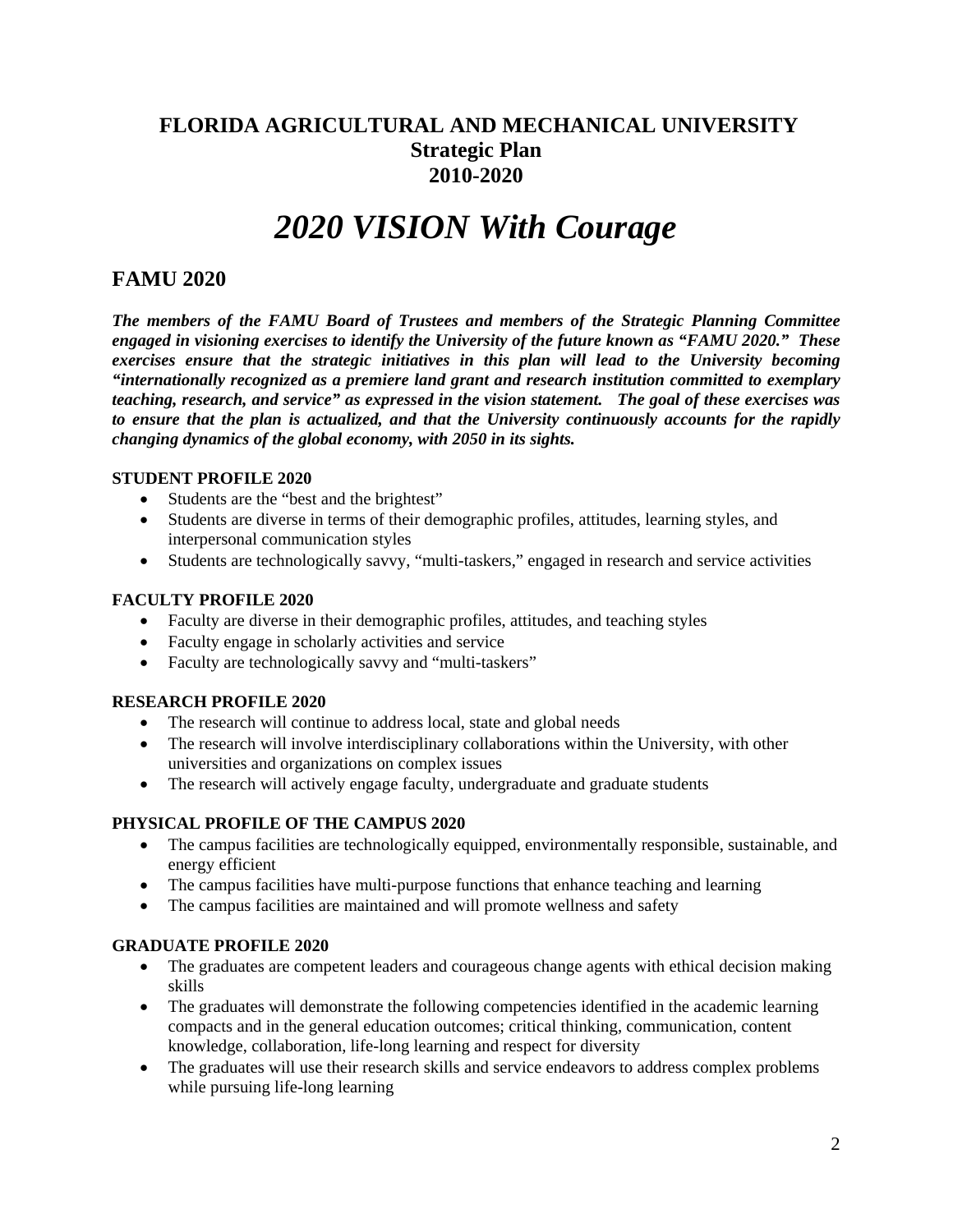## **STRATEGIC PLANNING PROCESS**

In Fall 2008, President James H. Ammons appointed a university-wide committee to conduct a comprehensive review of the 2004-05 to 2013-14 Strategic Plan. Several subcommittees worked to complete this process in the following areas:

- Mission, Vision and Core Values Subcommittee
- Survey Development Subcommittee
- Strategic Initiative Subcommittees (four subcommittees)

This work entailed a comprehensive review of the current strategic plan. Specifically, the SWOT analysis included a review of the Board of Governor (BOG) and Board of Trustees' goals, the Southern Association of Colleges and Schools, the Commission on Colleges (SACS-COC) standards, and other relevant internal and external factors. In addition, the SWOT analysis included feedback from an online survey of faculty, staff, administrators, students, alumni, and corporate partners as well as a review of the accomplishments of the current plan. The plan accounted for but was not stifled by the current conditions of the state, national, and global economies and budget reductions that are presenting the University with significant challenges.

Courageous visioning and actions have been and will continue to be keys to FAMU's success. As such, this strategic plan is yet another courageous step toward FAMU 2020.

## **MISSION STATEMENT**

Florida Agricultural and Mechanical University (FAMU) is an 1890 land-grant institution dedicated to the advancement of knowledge, resolution of complex issues and the empowerment of citizens and communities. The University provides a student-centered environment consistent with its core values. The faculty is committed to educating students at the undergraduate, graduate, doctoral and professional levels, preparing graduates to apply their knowledge, critical thinking skills and creativity in their service to society. FAMU's distinction as a doctoral/research institution will continue to provide mechanisms to address emerging issues through local and global partnerships. Expanding upon the University's landgrant status, it will enhance the lives of constituents through innovative research, engaging cooperative extension, and public service. While the University continues its historic mission of educating African Americans, FAMU embraces persons of all races, ethnic origins and nationalities as life-long members of the university community**.**

## **VISION STATEMENT**

Florida A&M University (FAMU) will be internationally recognized as a premier land grant and research institution committed to exemplary teaching, research, and service preparing transformational graduates with high ethical values dedicated to solving complex issues impacting our global society.

## **CORE VALUES**

Scholarship, Excellence, Openness, Fiscal Responsibility, Accountability, Collaboration, Diversity, Service, Fairness, Courage, Integrity, Respect, Collegiality, Freedom, Ethics and Shared Governance.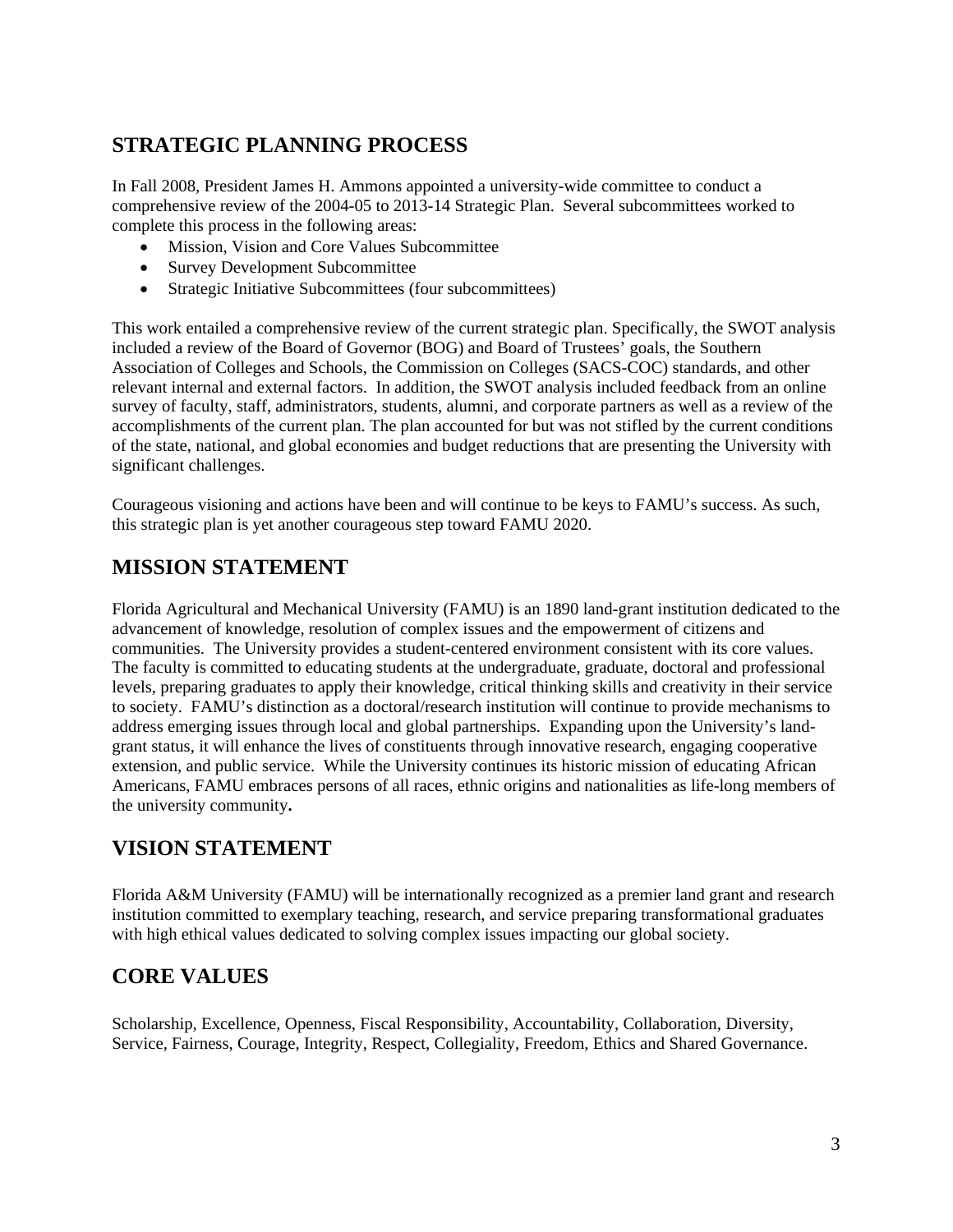### **STRATEGIC INITATIVES**

**The input from the various stakeholders reinforced five (5) strategic initiatives. These initiatives are:** 

|                                | Strategic Initiative 1: Create a $21st$ century living and learning collegiate<br>community                              |
|--------------------------------|--------------------------------------------------------------------------------------------------------------------------|
| <b>Strategic Initiative 2:</b> | <b>Enable excellence in University processes and procedures</b>                                                          |
| <b>Strategic Initiative 3:</b> | Develop, enhance, and retain appropriate fiscal, human,<br>technological, research and physical resources to achieve the |
|                                | University's mission                                                                                                     |
| <b>Strategic Initiative 4:</b> | <b>Enable excellence in University Relations and Development</b>                                                         |
| <b>Strategic Initiative 5:</b> | Enhance and sustain an academic and social environment,<br>promoting internationalization, diversity, and inclusiveness  |

**Below are the specific strategic initiatives, with their respective goals, strategies and performance measures.** 

## **Strategic Initiative 1: Create a 21st century living and learning collegiate community**

*Situational Context:* Operating in a global economy, the University must recruit and develop global leaders and change agents with critical thinking, information literacy, collaboration, and life-long learning competencies.

#### **Goal 1.1: Enhance access to the University**

- **Strategy 1.1.1:** Enhance and implement effective and targeted recruitment strategies.
- **Strategy 1.1.2:** Develop and implement comprehensive distance learning programs.

#### **Goal 1.2: Continuous enhancement and assessment of the student experience**

- **Strategy 1.2.1:** Improve and expand on-campus housing.
- **Strategy 1.2.2:** Increase participation in  $1^{st}$   $\&$   $2^{nd}$  Year Experience and academic progression activities and workshops.
- **Strategy 1.2.3:** Enhance critical thinking skills of undergraduate students.

#### **Goal 1.3: Improve academic progression, performance, and graduation rates**

**Strategy 1.3.1:** Continuous assessment and improvement of student retention, academic progression, and graduation rates.

#### **Goal 1.4: Assess and enhance current degree programs**

**Strategy 1.4.1:** Enhance current academic degree programs.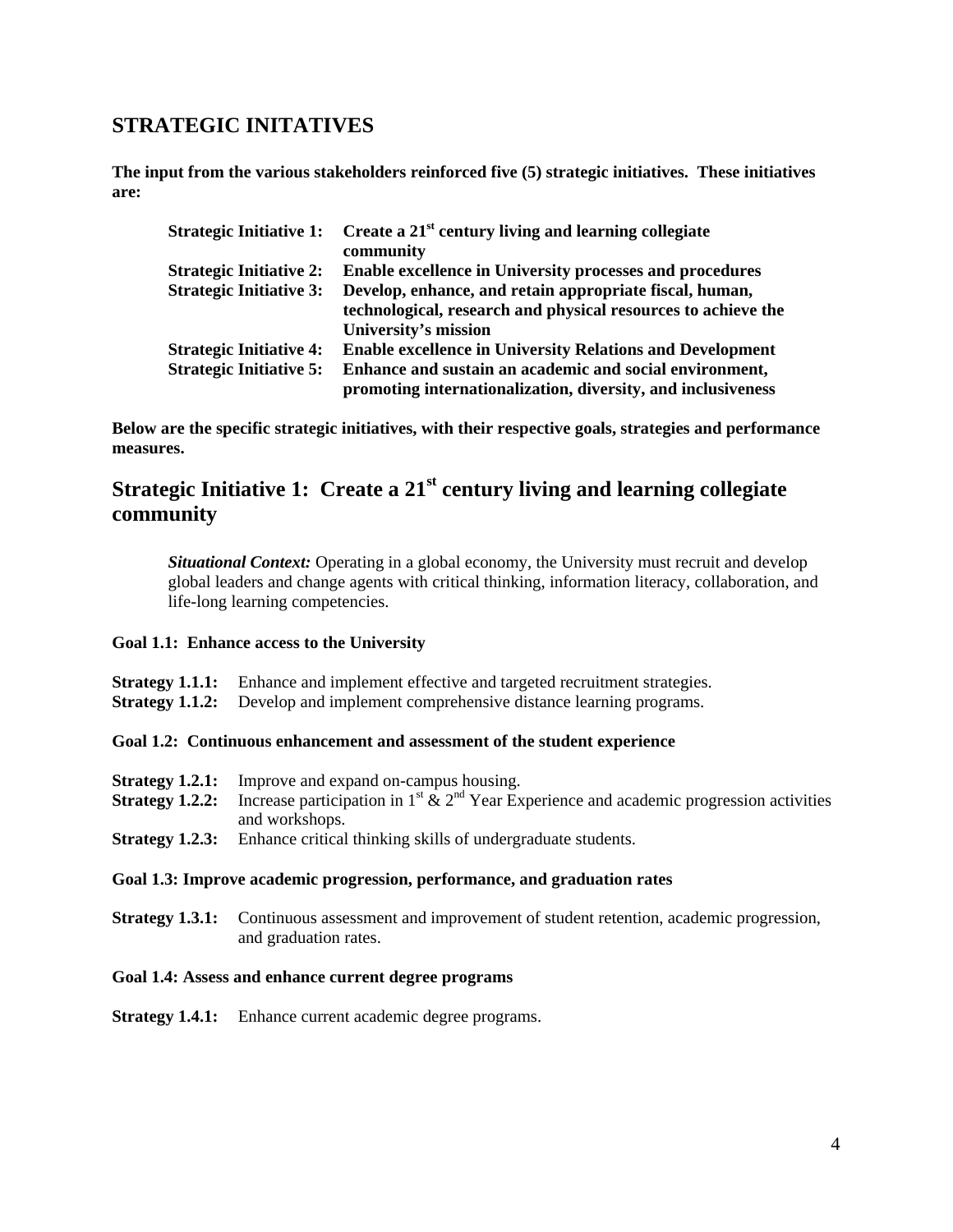### **Goal 1.5: Develop and implement new degree programs based on University priorities**

**Strategy 1.5.1:** Develop new programs as outlined in Appendix B that meet market and student demands.

### **Goal 1.6: Maintain and enhance NCAA sanctioned athletic programs**

| <b>Strategy 1.6.1:</b> Maintain NCAA standards for retention and graduation rates for all athletes. |
|-----------------------------------------------------------------------------------------------------|
| <b>Strategy 1.6.2:</b> Enhance and improve the quality of all NCAA sanctioned athletic programs.    |

| <b>Strategic Initiative 1 Accountability Indicators</b> |                                                                 |                                                  |                                                                                                                        |
|---------------------------------------------------------|-----------------------------------------------------------------|--------------------------------------------------|------------------------------------------------------------------------------------------------------------------------|
| <b>Accountability</b><br><b>Indicators</b>              | <b>Entities with</b><br><b>Primary</b><br><b>Responsibility</b> | <b>Supporting Unit(s)</b>                        | Source of<br><b>Information</b>                                                                                        |
| <b>Student Enrollment</b>                               | <b>VP Student Affairs</b>                                       | <b>Provost and Deans</b>                         | Office of<br>Institutional<br>Research (OIR),<br><b>Board of Governors</b><br>(BOG) Student<br><b>Instruction File</b> |
| Degrees Awarded                                         | Provost and VP<br>Academic Affairs                              | Deans, VP Student Affairs,<br>Registrar's Office | OIR, BOG Degrees<br><b>Awarded File</b>                                                                                |
| <b>Retention and Graduation</b><br>Rates                | Provost and VP<br><b>Academic Affairs</b>                       | Director, Retention                              | OIR, BOG<br>Retention File,<br><b>BOG Fact Book,</b><br>Retention and<br><b>Graduation Rates</b>                       |
| <b>Residential Facilities</b>                           | <b>VP Student Affairs</b>                                       | Housing Office                                   | Residential<br>Management<br>System, Annual<br>Residential<br><b>Experience Survey</b>                                 |
| Distance Learning                                       | Provost and VP<br><b>Academic Affairs</b>                       | Director, Instructional Media<br>and Technology  | <b>Blackboard</b><br>Learning<br>Management<br>System                                                                  |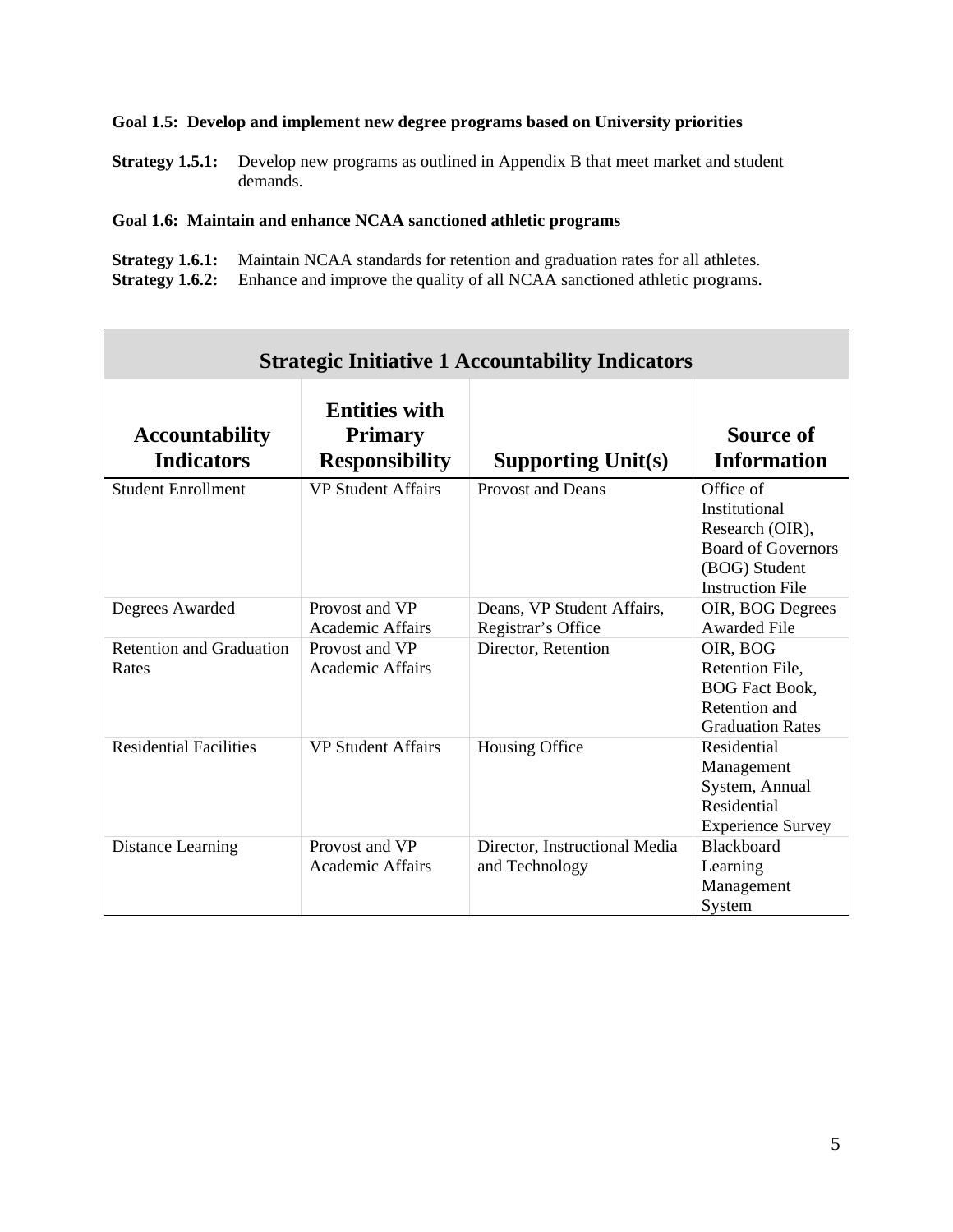## **Strategic Initiative 2: Enable excellence in University processes and procedures**

*Situational Context:* In a rapidly changing information technology environment, FAMU must adapt and serve its stakeholders in a manner, which reflects its motto of "Excellence with Caring." To achieve this goal, University processes must be effective and efficient reflecting an environment of change, innovation, accountability, and transparency.

#### **Goal 2.1: Improve administrative processes throughout the University**

**Strategy 2.1.1:** Enhance and improve the assessment and evaluation system, which permits continuous improvement of administrative workflow processes.

#### **Goal 2.2: Enhance and assess employees' experiences**

**Strategy 2.2.1:** Enhance and improve the University assessment and evaluation system to include the employee experience.

#### **Goal 2.3: Enhance and improve accountability and communication processes**

- **Strategy 2.3.1:** Develop and implement an accountability process, which addresses state accountability as required in the Board of Governors (BOG) Annual Report.
- **Strategy 2.3.2:** Enhance and improve communication and information systems.
- **Strategy 2.3.3:** Improve customer relations in serving students.

#### **Goal 2.4: Reduce institutional risk through risk management assessment and annual audit plans**

**Strategy 2.4.1:** Conduct annual risk assessment surveys to determine any potential risks to the University.

#### **Goal 2.5: Develop on an annual basis, a University Audit Plan**

**Strategy 2.5.1:** Develop a University Audit Plan based on the results of the risk assessment surveys.

#### **Goal 2.6: Develop a business process re-engineering initiative**

**Strategy 2.6.1:** Enhance and manage the University's business process re-engineering efforts.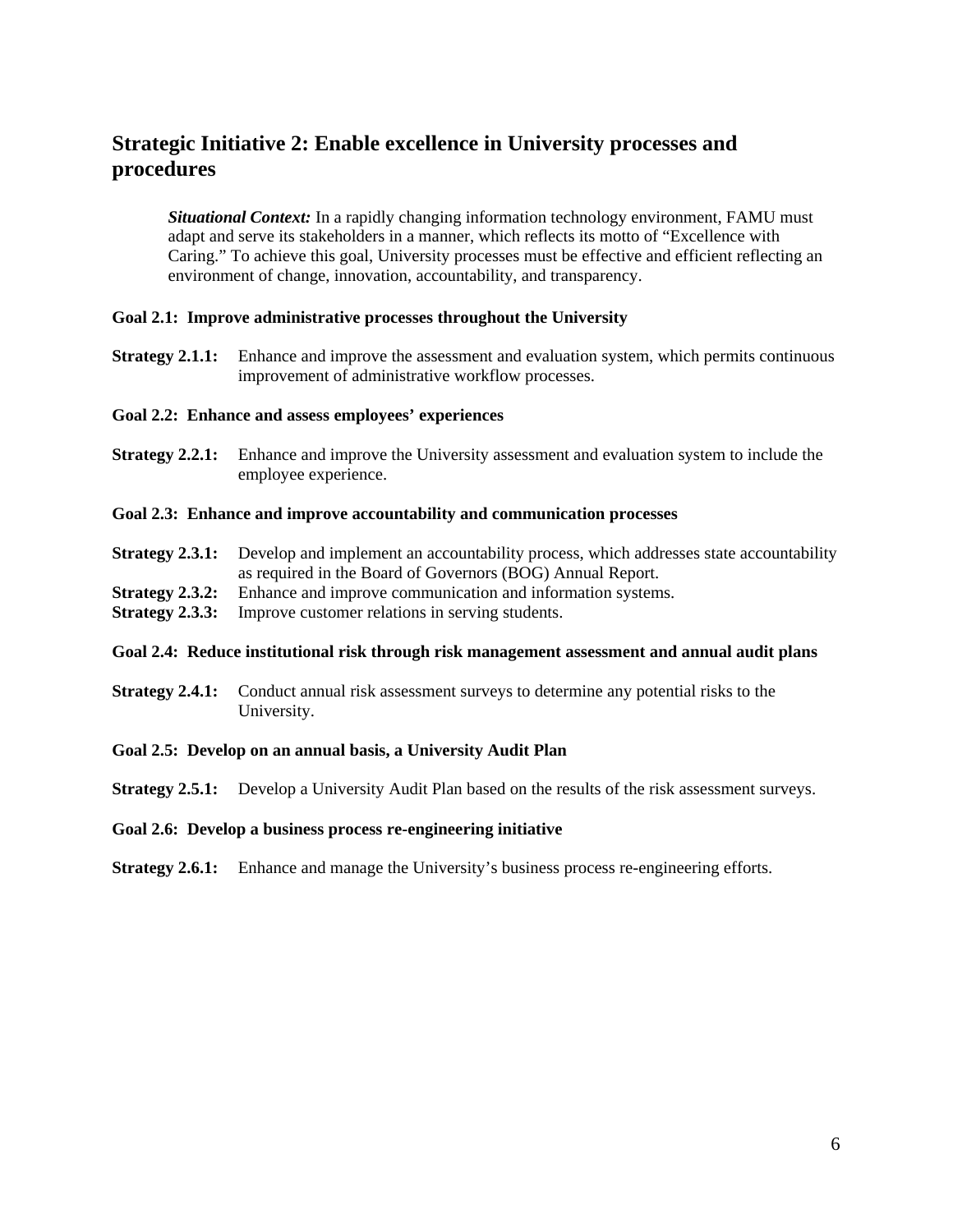| <b>Strategic Initiative 2 Accountability Indicators</b> |                                                                                                           |                                                                      |                                                                                                                               |
|---------------------------------------------------------|-----------------------------------------------------------------------------------------------------------|----------------------------------------------------------------------|-------------------------------------------------------------------------------------------------------------------------------|
| <b>Accountability</b><br><b>Indicators</b>              | <b>Entities with</b><br><b>Primary</b><br><b>Responsibility</b>                                           | <b>Supporting</b><br>Unit(s)                                         | Source of<br><b>Information</b>                                                                                               |
| <b>Administrative Processes</b>                         | VP Administrative and<br><b>Financial Affairs</b>                                                         | Travel, Budget, Human<br>Resources, and<br><b>Purchasing Offices</b> | Administrative<br>Workflow<br>Processes<br>Survey, Student<br>Administered<br><b>Surveys</b>                                  |
| <b>Customer Satisfaction</b>                            | VP Student Affairs, VP<br>Administrative and<br><b>Financial Services</b>                                 | All other VPs                                                        | Administrative<br><b>Service Offerings</b><br>Survey,<br>Employee<br>Experience<br>Survey, Student<br>Administered<br>Surveys |
| Communication and<br><b>Information Systems</b>         | Executive Assistance to<br>President-<br>Communication, VP<br><b>Enterprise Information</b><br>Technology |                                                                      | Communication<br>and Information<br><b>Systems Survey</b>                                                                     |
| Accountability                                          | VP Audit and<br>Compliance                                                                                | All other VPs                                                        | Internal and<br><b>External Audit</b><br>Results                                                                              |

## **Strategic Initiative 3: Develop, enhance, and retain appropriate fiscal, human, technological, research, and physical resources to achieve the University's mission**

*Situational Context:* In accordance with the BOG Strategic Goals, FAMU aspires to build its world-class academic research capacity and develop new areas of excellence. In order to successfully implement this Strategic Plan, the University will need the necessary human, physical, fiscal, research, and technological resources. The acquisition of the necessary resources will be instrumental to FAMU enhancing its standing as a premier Doctoral/Research University.

#### **Goal 3.1: Provide stewardship, accountability and optimization of state appropriated resources**

**Strategy 3.1.1:** Develop a comprehensive budget planning process.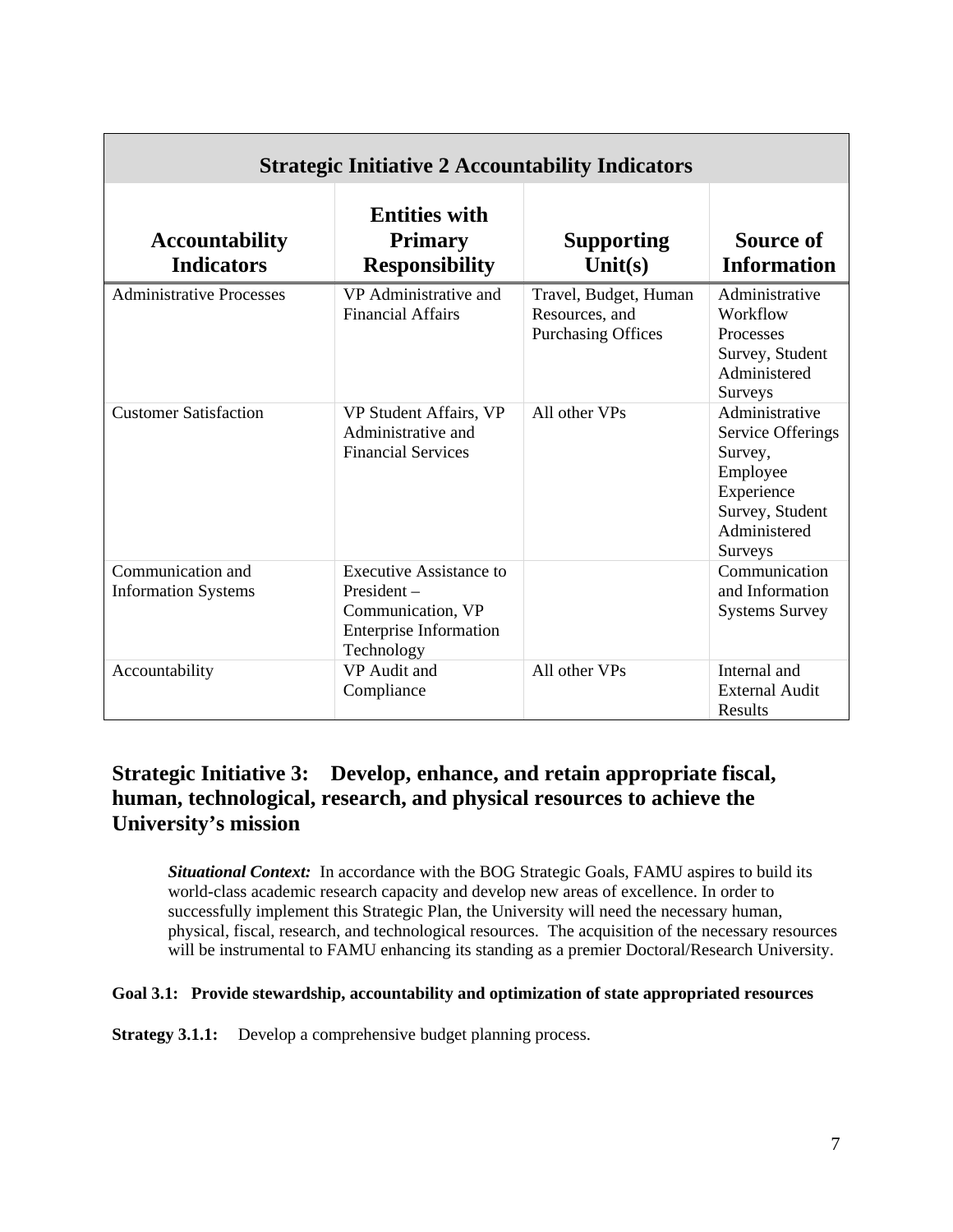#### **Goal 3.2:****Retain and recruit excellent and diverse faculty, staff and students**

- **Strategy 3.2.1:** Strengthen salaries and support for faculty and staff to nationally competitive levels.
- **Strategy 3.2.2:** Provide professional development opportunities for faculty and staff.
- **Strategy 3.2.3:** Attract, support, and retain eminent scholars, distinguished professors and others of national and international prominence.
- **Strategy 3.2.4:** Implement strategies to ensure affordable, life-long learning opportunities for students.

#### **Goal 3.3: Strengthen the institutions cyberinfrastructure<sup>1</sup> and provide cost effective technology resources that enable high usability and efficiency**

- **Strategy 3.3.1:** Enhance and solidify the Information Systems (IS) network and ensure continuous university-wide connectivity.
- **Strategy 3.3.2:** Develop strategies that support the acquisition of state-of-the-art Information Technology (IT) resources for the University community.

#### **Goal 3.4: Enhance visibility and productivity as a Doctoral/Research University**

- **Strategy 3.4.1:** Establish a comprehensive research strategy identifying areas of critical importance to the University.
- **Strategy 3.4.2:** Provide incentives for faculty, staff and students to be aggressively engaged in research and other creative activities and to pursue federal, state and private funding.
- **Strategy 3.4.3:** Enhance all business processes to facilitate FAMU being a nationally recognized doctoral/ research institution.

#### **Goal 3.5: Maintain and enhance functional, culturally relevant, sustainable, environmentally friendly and aesthetically pleasing campus facilities, infrastructure, and resources**

**Strategy 3.5.1:** Systematically plan for growth of the campus' geographical area.

 $\overline{a}$ 

<sup>&</sup>lt;sup>1</sup> The term "**cyberinfrastructure**" describes the new research environments that support advanced data acquisition, data storage, data management, data integration, data mining, data visualization and other computing and information processing services over the Internet. In scientific usage, **cyberinfrastructure** is a technological solution to the problem of efficiently connecting data, computers, and people with the goal of enabling derivation of novel scientific theories and knowledge.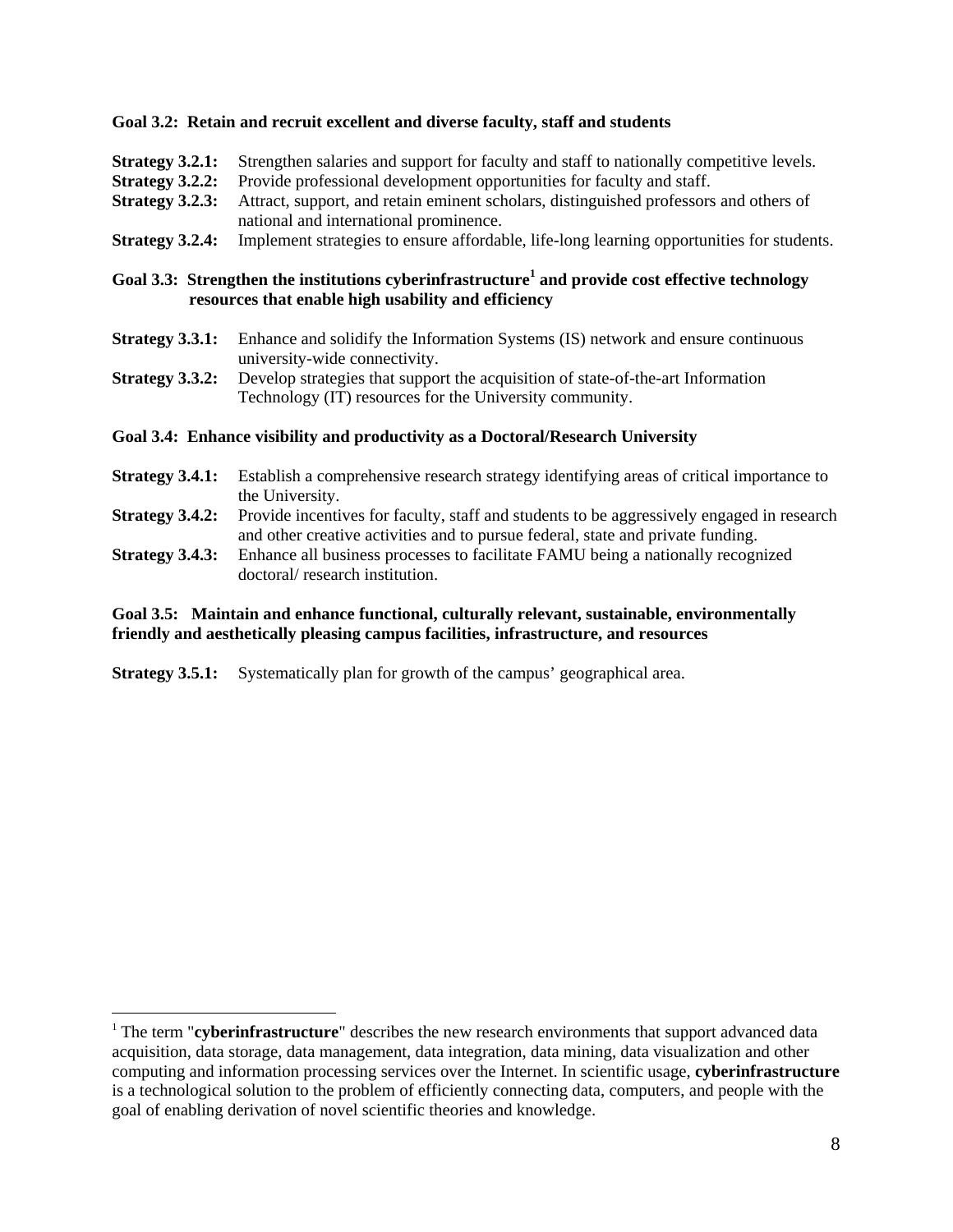| <b>Strategic Initiative 3 Accountability Indicators</b> |                                                                           |                                 |                                                                                                         |
|---------------------------------------------------------|---------------------------------------------------------------------------|---------------------------------|---------------------------------------------------------------------------------------------------------|
| <b>Accountability</b><br><b>Indicators</b>              | <b>Entities with</b><br><b>Primary</b><br><b>Responsibility</b>           | <b>Supporting</b><br>Unit $(s)$ | Source of<br><b>Information</b>                                                                         |
| Funding (E&G Revenues and<br>Expenditures)              | VP Administrative and<br><b>Financial Affairs</b>                         | <b>Budget Office</b>            | Annual<br>Operating<br><b>Budget</b>                                                                    |
| <b>Faculty and Staff</b>                                | VP Student Affairs, VP<br>Administrative and<br><b>Financial Services</b> | All other VPs                   | Employee<br>Experience<br>Survey                                                                        |
| Research Expenditures and<br>Activities                 | <b>VP</b> Research                                                        | Provost/VP Academic<br>Affairs  | <b>BOG</b> Annual<br>Contract and<br>Grants Survey,<br><b>Electronic Grants</b><br>Management<br>System |
| Technology Integration and<br>Development               | <b>VP</b> Enterprise<br><b>Information Technology</b>                     |                                 | Internal and/or<br>External<br>Assessment of<br>Information<br><b>Systems</b>                           |

## **Strategic Initiative 4: Enable excellence in University Relations and Development**

*Situational Context:* As stated in the situational context for Strategic Initiative 3, the attainment of necessary financial resources is critical to FAMU's continued growth, improvement, and outstanding performance in the years to come. Sustained lobbying efforts at the state and national levels can facilitate FAMU's acquisition of new and recurring public funds. In light of the successive permanent reductions to the University's budget and the severe recession of 2007-09, the University must increase its funding from private sources. An increase in private funding will complement state funding, and enable FAMU to engage in innovations to help students, faculty, staff, the local community and other stakeholders.

#### **Goal 4.1: Enhance institutional fundraising**

- **Strategy 4.1.1:** Institute the University's Capital Campaign.
- **Strategy 4.1.2:** Enhance the relationships and involvement with the Industry Cluster Partners.
- **Strategy 4.1.3:** Enhance the University relations with and the donations from trustees, alumni, faculty, staff and other university constituents.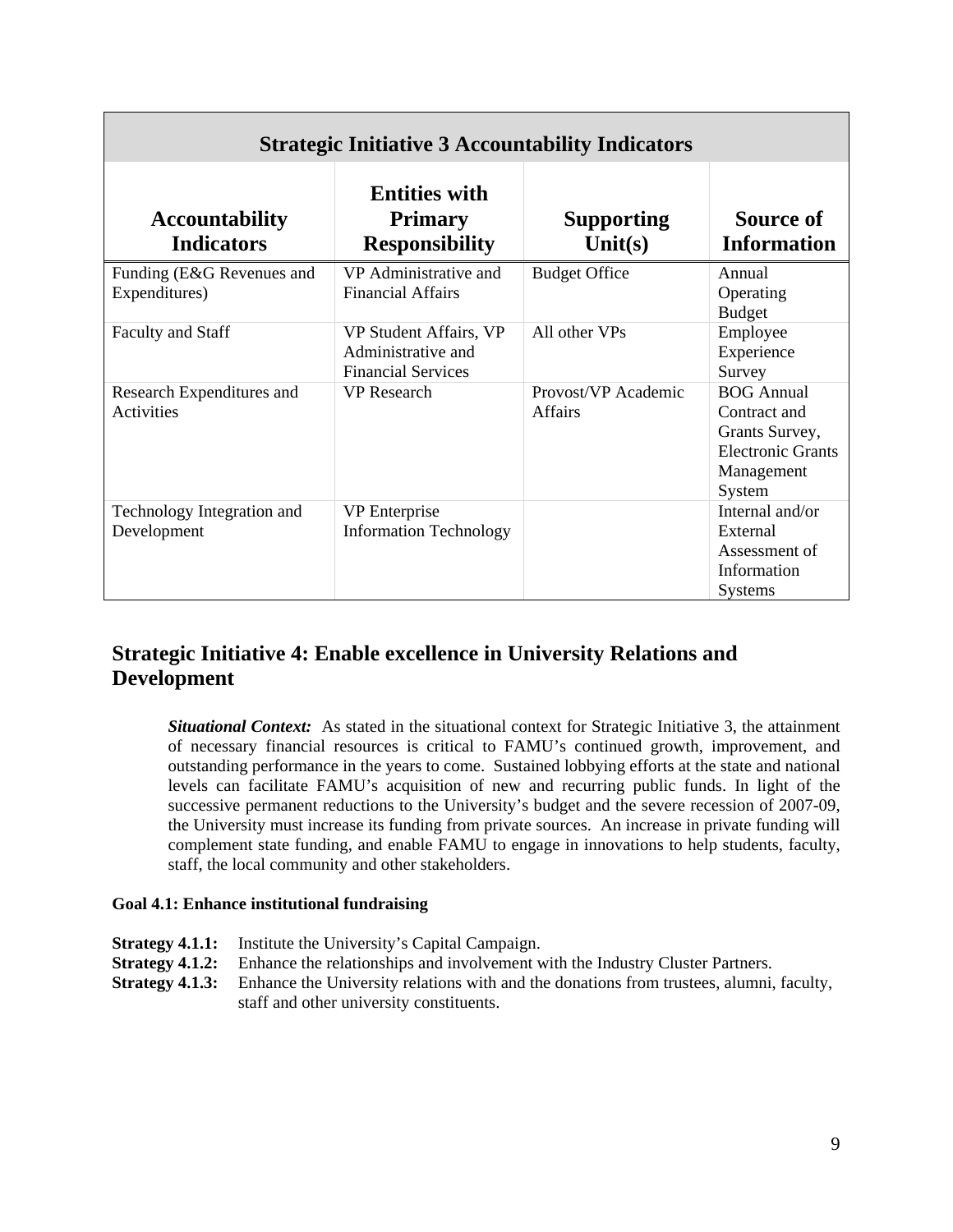#### **Goal 4.2: Enhance the viability of Athletics support programs**

Г

- 
- **Strategy 4.2.1:** Enhance the contributions from the Rattler Boosters.<br>**Strategy 4.2.2:** Enhance corporate sponsorships of athletic programs. Enhance corporate sponsorships of athletic programs.

#### **Goal 4.3: Enhance the services provided to local, state, and national communities**

- **Strategy 4.3.1:** Engage the University in economic development in Tallahassee and throughout the state of Florida.
- **Strategy 4.3.2:** Enhance the University's involvement with Leon County K-12 public schools.<br>**Strategy 4.3.3:** Enhance the University's involvement and service with community organization
- Enhance the University's involvement and service with community organizations throughout the state and region.

| <b>Strategic Initiative 4 Accountability Indicators</b> |                                                                                               |                                                                                       |                                                                                           |
|---------------------------------------------------------|-----------------------------------------------------------------------------------------------|---------------------------------------------------------------------------------------|-------------------------------------------------------------------------------------------|
| <b>Accountability</b><br><b>Indicators</b>              | <b>Entities with</b><br><b>Primary</b><br><b>Responsibility</b>                               | <b>Supporting</b><br>Unit $(s)$                                                       | Source of<br><b>Information</b>                                                           |
| Capital Campaign                                        | <b>VP University Relations</b>                                                                |                                                                                       | Blackbaud<br>Accounting<br>System                                                         |
| Alumni Membership and<br>Giving                         | <b>VP University Relations</b>                                                                | Alumni Affairs Office                                                                 | Alumni Database                                                                           |
| <b>Foundation Endowment</b>                             | <b>VP University Relations</b>                                                                | <b>Foundation Office</b>                                                              | Blackbaud<br>Accounting<br>System                                                         |
| <b>Industry Cluster Membership</b><br>and Giving        | <b>VP University Relations</b>                                                                | Foundation Office,<br>Dean, School of<br><b>Business and Industry</b>                 | Blackbaud<br>Accounting<br>System                                                         |
| <b>Direct Support Organizations</b>                     | <b>VP University Relations</b>                                                                | <b>FAMU Boosters Office</b>                                                           | <b>Boosters Annual</b><br>Report                                                          |
| <b>Community Service</b>                                | Provost/VP Academic<br>Affairs, Executive<br><b>Assistant to President-</b><br>Communications | Deans, Teachers for a<br>New Era Office                                               | FAMUINFO,<br>University<br>Published<br>Reports,<br><b>FAMOUS</b><br>Assessment<br>Report |
| <b>Economic Development</b>                             | Provost/ VP Academic<br><b>Affairs</b>                                                        | Director, Small<br>Business, Dean, School<br>of Business and<br>Industry, VP Research | Grants<br>Management<br>System                                                            |

 $\overline{\phantom{0}}$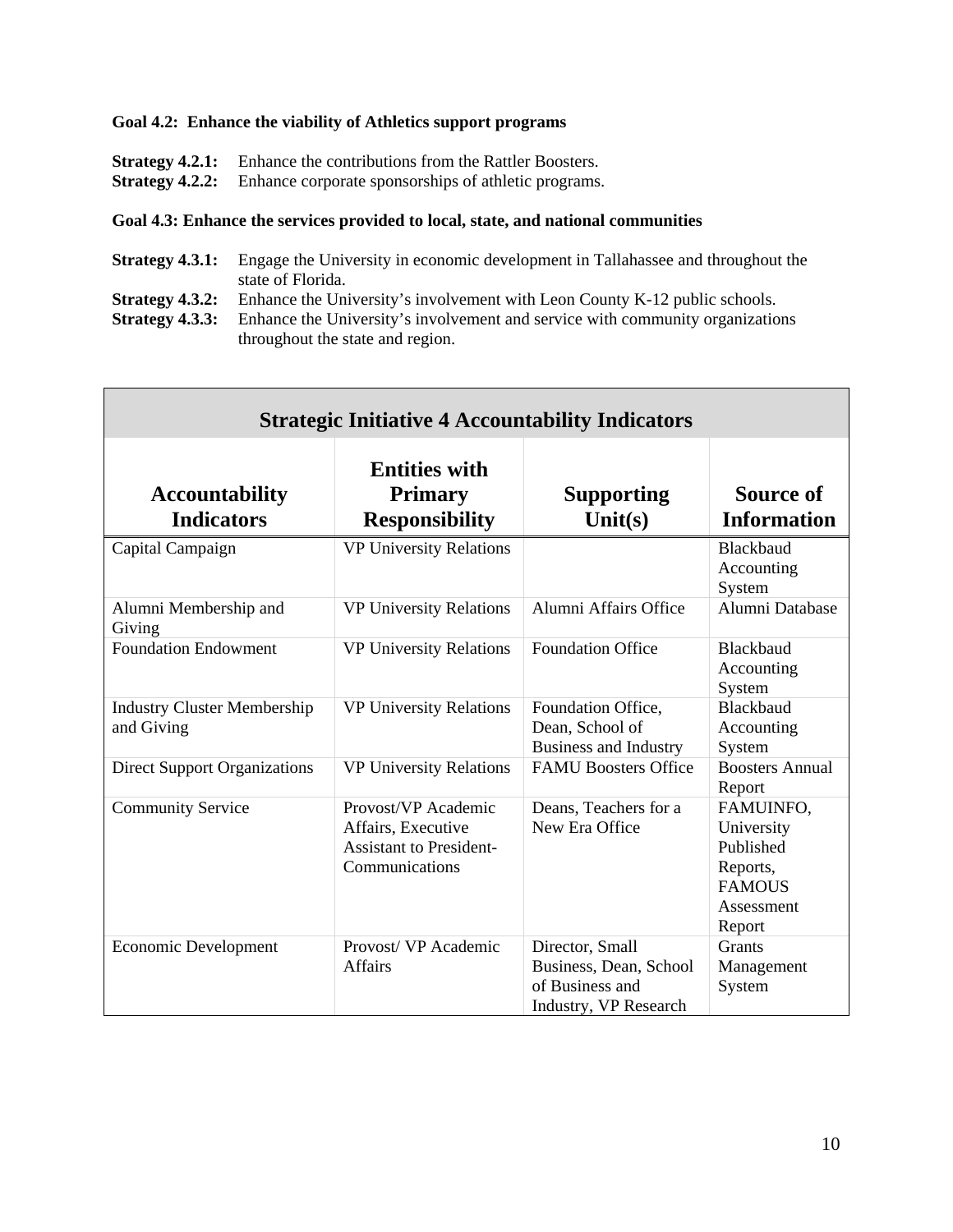## **Strategic Initiative 5: Enhance and sustain an academic and social environment that promotes internationalism, diversity, and inclusiveness**

*Situational Context:* Both the land-grant mission of the University and the BOG Strategic Goals require that the University meets the needs of the community and fulfills its unique institutional responsibilities. From the perspective of the State University System, the BOG expects the percentage of minority graduates to equal their representation in the total population. The University considers racial, religious, ethnic, cultural, socioeconomic, geographic and ideological diversity as central to its global mission and vital to developing a vibrant and productive faculty, staff and student body. It intends to sustain an academic and social environment that promotes diversity and inclusiveness. The University will promote international research and training programs, and robust globally-orientated student opportunities including international study abroad and internship programs.

Additionally, internationalization and diversity are paramount in the  $21<sup>st</sup>$  Century collegiate experience and the global economy. International and domestic diversity and inclusion are comprehensive in that they include race, religion, ethnicity, geographic and individual perspectives, world views, learning styles, socioeconomics, cultural differences, etc. An understanding and appreciation of international and diversity dynamics are fundamental aspects of a successful education.

#### **Goal 5.1:****Produce diverse and culturally astute graduates for the global workforce**

- **Strategy 5.1.1:** Maintain FAMU's position as a top producer of African American baccalaureate degree recipients.
- **Strategy 5.1.2:** Become a top producer of African Americans with graduate and professional degrees in the Science, Technology, Engineering and Mathematics (STEM), law and health.
- **Strategy 5.1.3:** Promote diversity and inclusion among faculty, staff and students.

#### **Goal 5.2: Enhance international initiatives and programs**

- **Strategy 5.2.1:** Enhance the international dimension of academic and research programs at FAMU.
- **Strategy 5.2.2:** Keep FAMU's brand highly visible throughout the international community.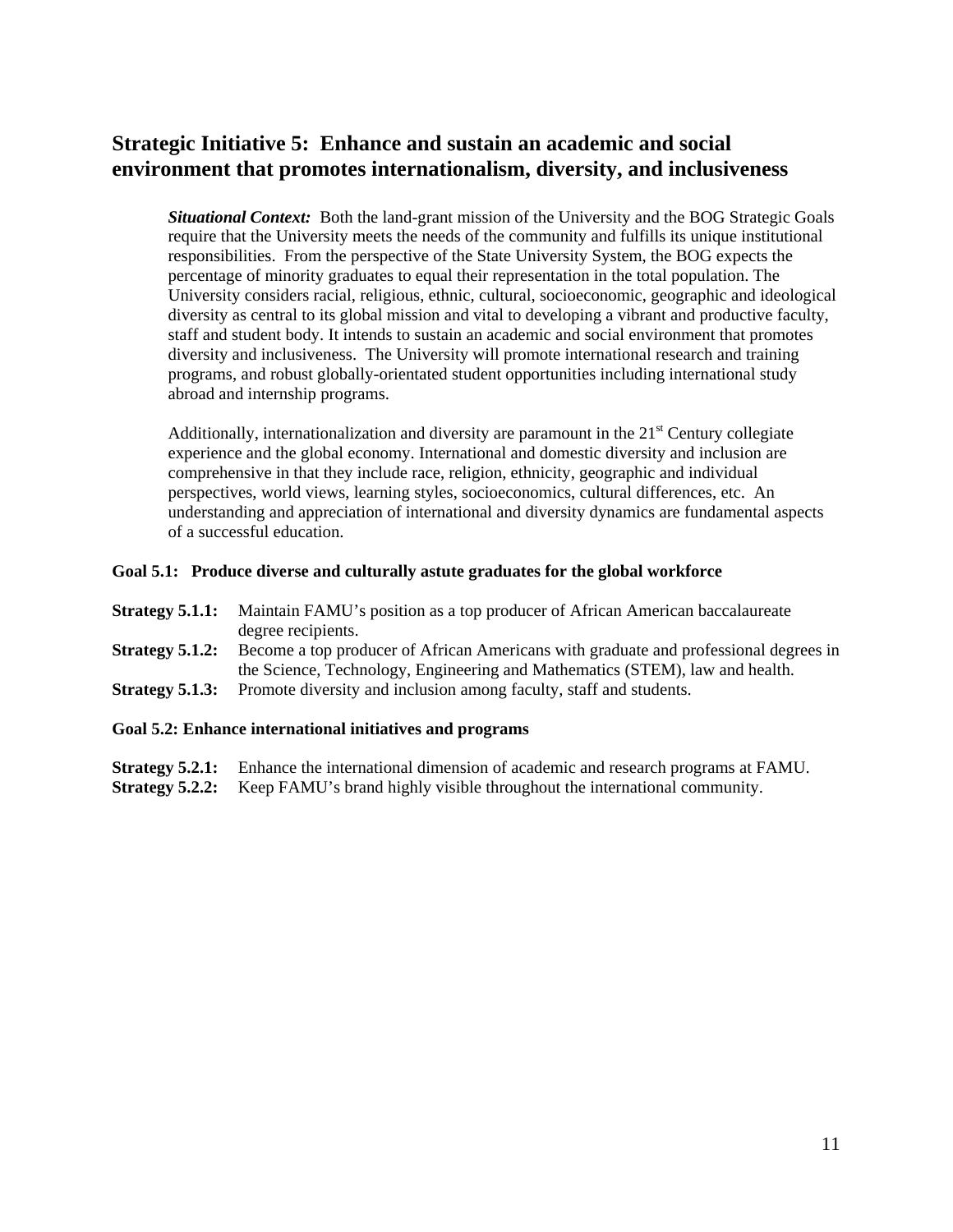| <b>Strategic Initiative 5 Accountability Indicators</b> |                                                                                       |                                                                                                                                      |                                                                                 |
|---------------------------------------------------------|---------------------------------------------------------------------------------------|--------------------------------------------------------------------------------------------------------------------------------------|---------------------------------------------------------------------------------|
| <b>Accountability</b><br><b>Indicators</b>              | <b>Entities with</b><br><b>Primary</b><br><b>Responsibility</b>                       | <b>Supporting</b><br>Unit(s)                                                                                                         | Source of<br><b>Information</b>                                                 |
| Diverse Faculty and Staff                               | Provost/VP Academic<br>Affairs, VP<br>Administrative and<br><b>Financial Services</b> | All VPs                                                                                                                              | OIR, BOG<br>Employee File,<br>iRattler Human<br>Capital<br>Management<br>System |
| Degrees Awarded                                         | Provost/VP Academic<br><b>Affairs</b>                                                 | VP Student Affairs,<br>Registrar's Office,<br>Deans                                                                                  | OIR, BOG<br>Degrees<br>Awarded File                                             |
| International Awareness and<br>Involvement              | Provost/VP Academic<br><b>Affairs</b>                                                 | VP Research, Director,<br>International Education<br>& Development,<br><b>Executive Assistant to</b><br>President -<br>Communication | <b>Grants</b><br>Management<br>System,<br><b>FAMUINFO</b>                       |
| <b>Student Enrollment</b>                               | Provost/VP Academic<br>Affairs, VP Student<br><b>Affairs</b>                          | Deans, Registrar's<br>Office                                                                                                         | OIR, BOG<br>Student<br><b>Instruction File</b>                                  |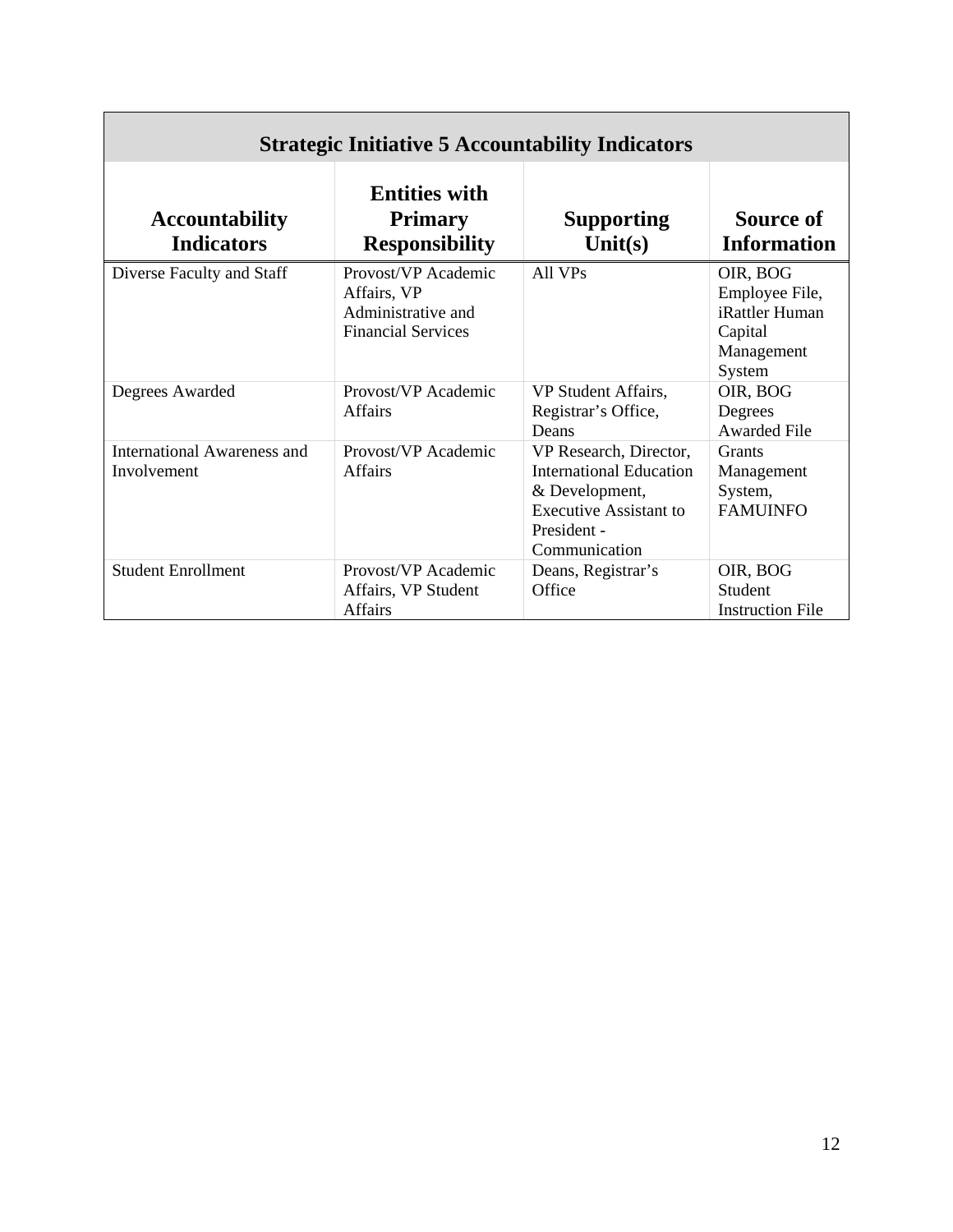## **APPENDIX A**

## **INSTITUTIONAL WORK PLAN**

(SEE ATTACHED DOCUMENT)

## **APPENDIX B**

## **NEW DEGREE PROGRAMS**

(SEE ATTACHED DOCUMENT)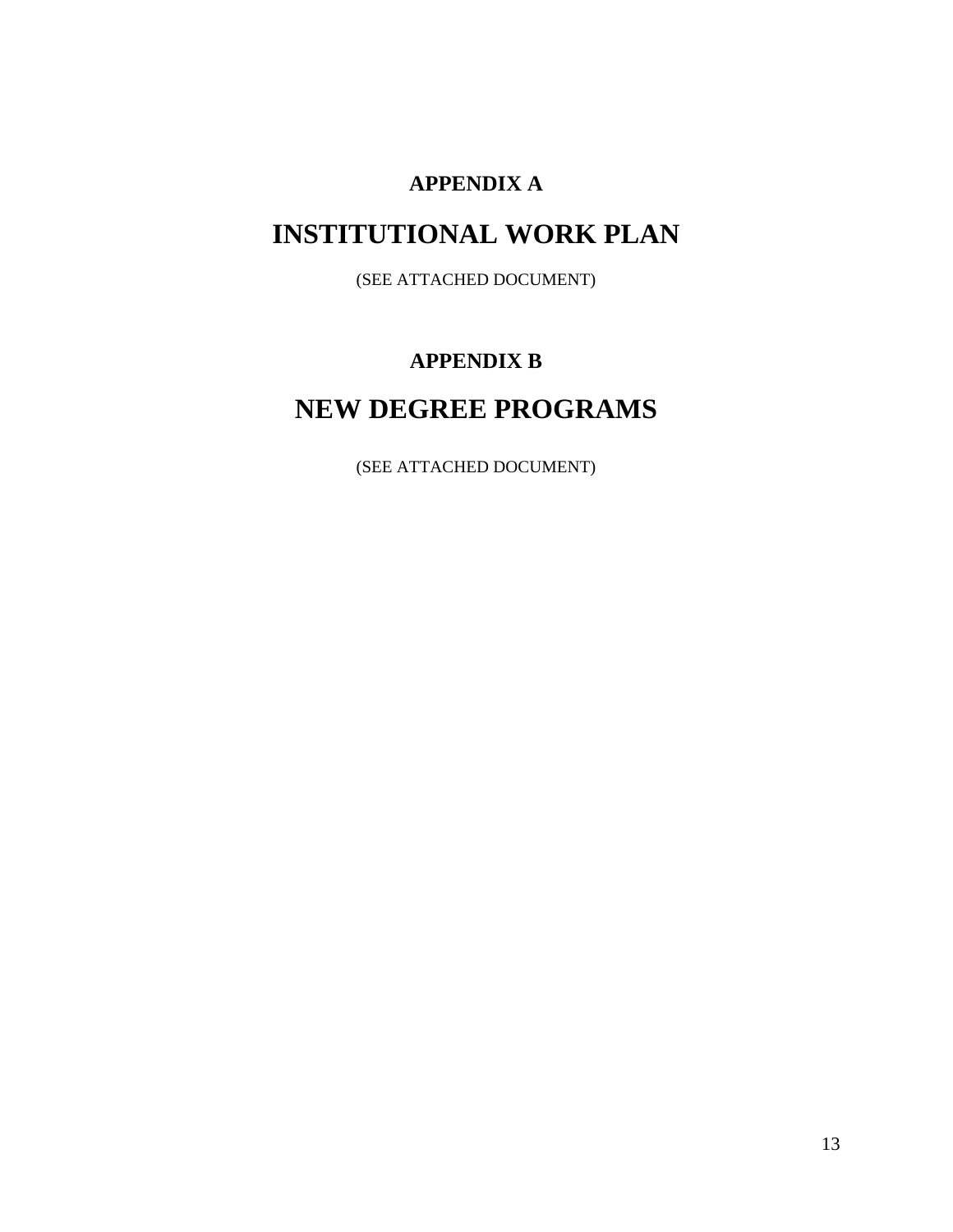#### **APPENDIX C**

#### **Florida A&M University 2010 – 2020 STRATEGIC PLANNING COMMITTEE Co-Chairs: Shawnta Friday-Stroud, School of Business and Industry Rosalind Fuse-Hall, Office of the President**

**(Spring and Fall 2009)** 

**Chairman C. William Jennings Board of Trustees Vice Chairman R.B. Holmes Board of Trustees** Attorney Daryl Parks Board of Trustees **Dr. Solomon Badger** Board of Trustees **Ms. Laura Branker Strustees Board of Trustees Mr. Robert Brown Board of Trustees Mr. Richard Dent Community Community Board of Trustees Mr. Franklin Gallop Board of Trustees Dr. Charles Langston Board of Trustees Dr. Spurgeon McWilliams** Board of Trustees **Mr. Karl White Board of Trustees** President James H. Ammons **Office of the President Provost Cynthia Hughes Harris 1988 12.13 Academic Affairs Vice President Roland Gaines** Student Affairs **Vice President Charles O'Duor** Audit & Compliance **Vice President Carla Willis Community Constructions** University Relations **Attorney Avery McKnight University Attorney Sharon Saunders Communications Office of Communications Tola Thompson Governmental Relations William Hayes** Athletics Patricia Woodard **Patricia Woodard Patricia Woodard Office of the President Herbert Bailey**  Academic Affairs **Reginald Perry Engineering Steve Chandler**  Education **James Bouyer Chemistry Perry Brown Pharmacy/Public Health Wilbur Smith School of Business & Industry Velma Roberts Allied Health Valencia Matthews Theater David Jackson History** Andrew Chin **Architecture Ruena Norman** Nursing **Nursing Joseph Jones** International Affairs **Seth Ablordeppey Pharmacy** 

#### **MEMBER AFFILIATION**

**Dr. Maurice Holder**  Board of Trustees/Faculty Senate **Vice President Teresa Hardee**  Administrative & Financial Services **Vice President Robert Seniors Enterprise Information Technology Vice President Larry Robinson Research/Environmental Science Institute Beverly Barrington Planning/Institutional Effectiveness**